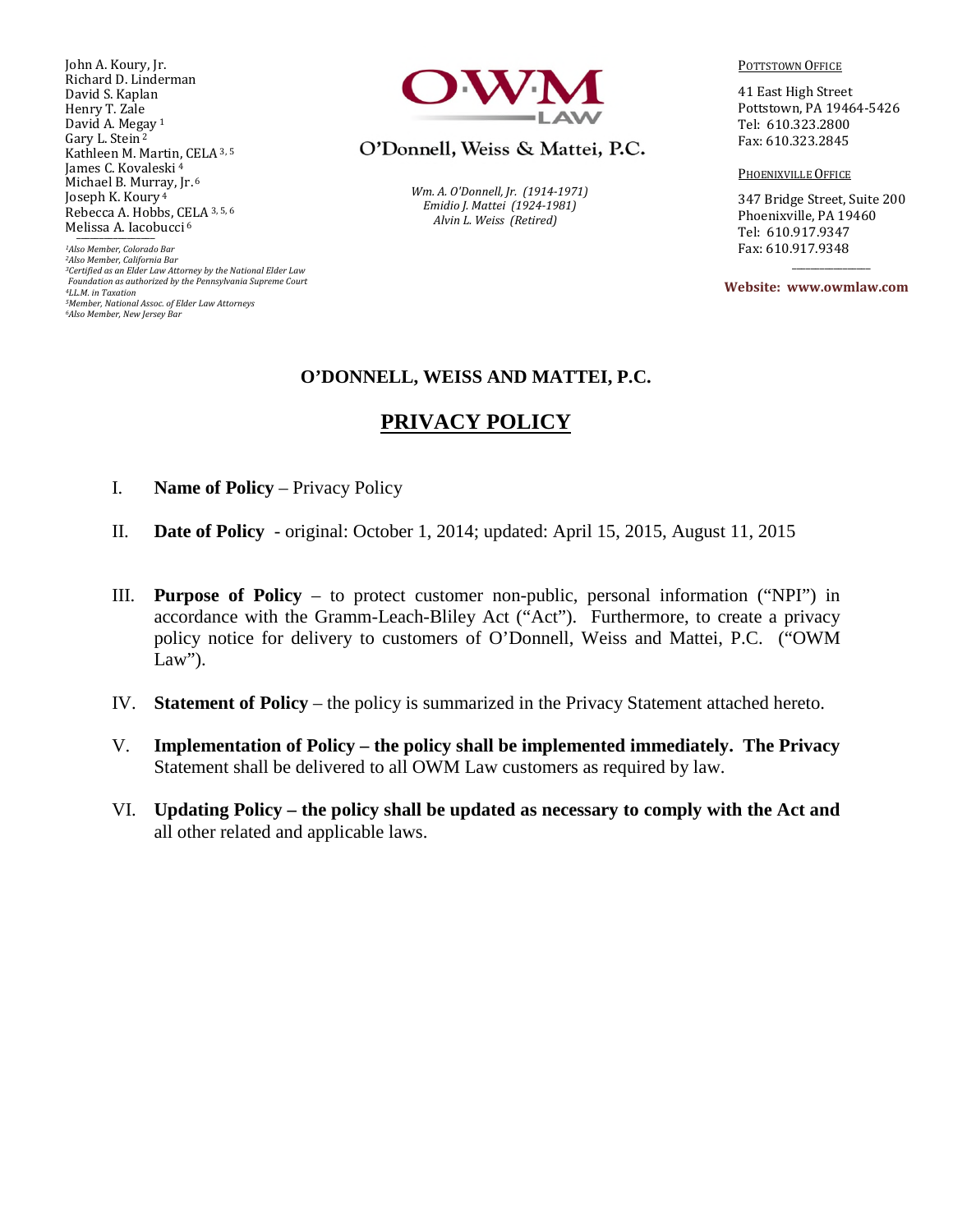# *PRIVACY STATEMENT*

Effective Date: October 1, 2014

## *O'Donnell, Weiss and Mattei, P.C.*

## **Privacy Statement**

O'Donnell, Weiss and Mattei, P.C. (hereinafter referred to as "OWM Law") respects the privacy and security of your non-public personal information ("Personal Information") and protecting your Personal Information is one of our top priorities. This Privacy Statement explains OWM Law's privacy practices, including how we use the Personal Information we receive from you and from other specified sources, and to whom it may be disclosed. OWM Law follows the privacy practices described in this Privacy Statement.

#### **Personal Information Collected**

We may collect Personal Information about you from the following sources:

- Information we receive from you, or from others on your behalf, on title insurance applications or other forms (i.e. your name, address, social security number, tax identification number, asset information, income information, etc.);
- Information we receive from you, or from others on your behalf, through Internet websites (i.e. your name, address, email address, Internet Protocol address, the website links you used to get to our websites, your activity while using or reviewing our websites, etc.);
- Information about your transactions with, or services performed by, us, our affiliates, or others (i.e. information concerning your policy, premiums, payment history, information about your home or other real property, information from lenders and other third parties involved in such transaction, account balances, credit card information, etc.); and
- Information we receive from consumer or other reporting agencies and publicly recorded documents.

#### **Disclosure of Personal Information**

We may provide your Personal Information (excluding information we receive from consumer or other credit reporting agencies) to various individuals and companies, as permitted by law, without obtaining your prior authorization. Such laws do not allow consumers to restrict these disclosures.

Disclosures may include, without limitation, the following:

• To insurance agents, brokers, representatives, support organizations, or others to provide you with services you have requested, and to enable us to detect or prevent criminal activity, fraud, material misrepresentation or nondisclosure in connection with an insurance transaction;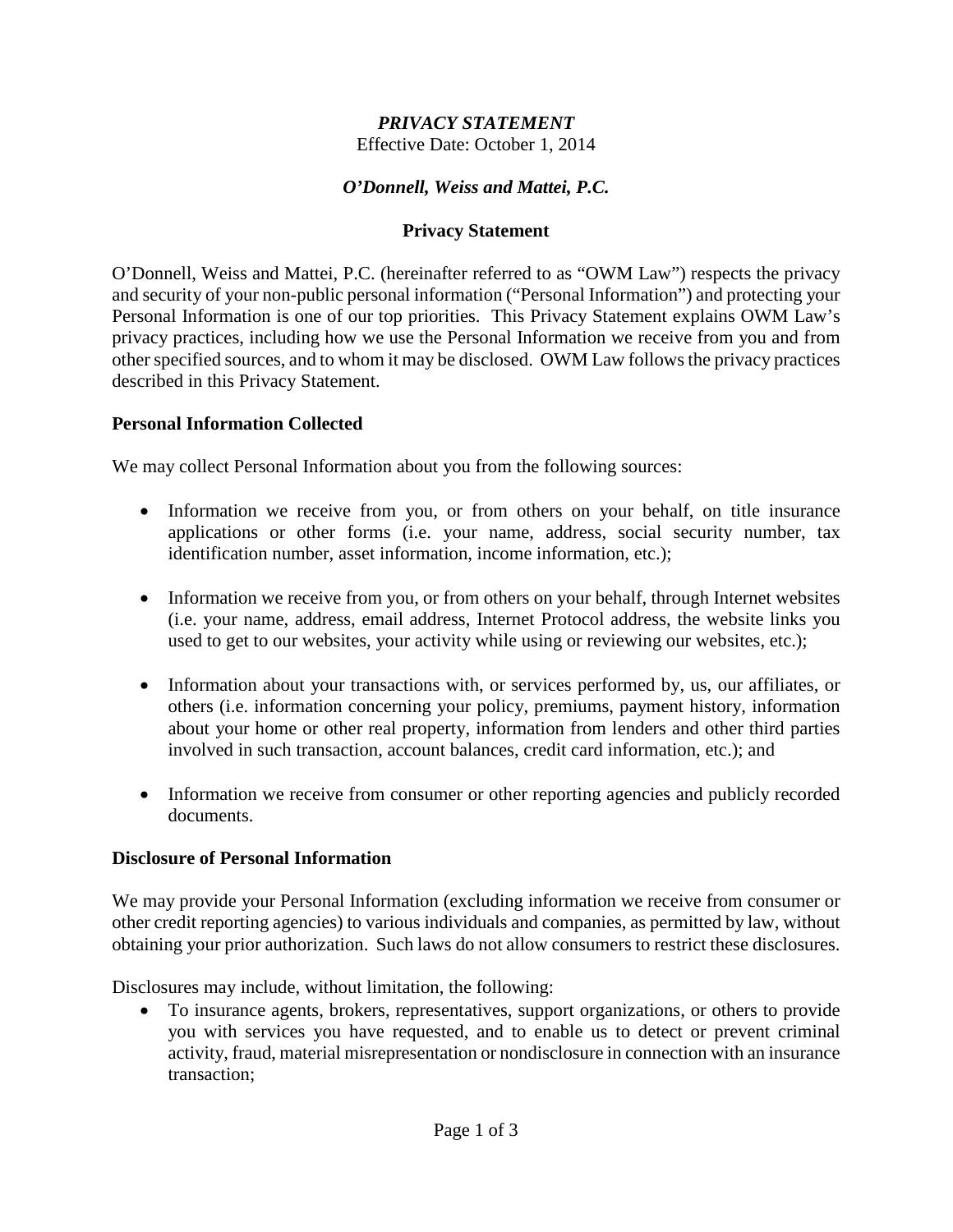- To real estate agents with whom you have contracted for the purpose of completing your real estate transaction;
- To third-party contractors or service providers for the purpose of determining your eligibility for an insurance benefit or payment and/or providing you with services you have requested;
- To an insurance regulatory authority, or a law enforcement or other governmental authority, in a civil action, in connection with a subpoena or a governmental investigation;
- To lenders, lien holders, judgment creditors, or other parties claiming an encumbrance or an interest in title whose claim or interest must be determined, settled, paid or released prior to a title or escrow closing;
- Within OWM Law (i.e. its employees and owner) as required to conduct our business in connection with matters concerning you.

We may also disclose your Personal Information to others when we believe, in good faith, that such disclosure is reasonably necessary to comply with the law or to protect the safety of our customers, employees, or property and/or to comply with a judicial proceeding, court order or legal process.

Disclosure to Affiliated Companies – We are permitted by law to share your name, address and facts about your transaction with companies with whom we are affiliated (i.e. insurance companies, agents and other real estate service providers) to provide you with services you have requested. We do not, however, disclose information we collect from consumer or credit reporting agencies with our affiliates or others without your consent, and in conformity with applicable law, unless such disclosure is otherwise permitted by law.

Disclosure to Nonaffiliated Third Parties – We do not disclose Personal Information about our customers or former customers to nonaffiliated third parties, except as outlined herein or as otherwise permitted by law.

## **Confidentiality and Security of Personal Information**

We restrict access to Personal Information about you to those OWM Law employees and owners who need to know that information to provide products or services to you. We maintain physical, electronic and procedural safeguards that comply with federal regulations to guard Personal Information.

## **Opt Out**

You have the right to tell us that you do not want us to share your Personal Information with third parties, whether or not affiliated with us. This is called "opting out." To do so, you can call us at